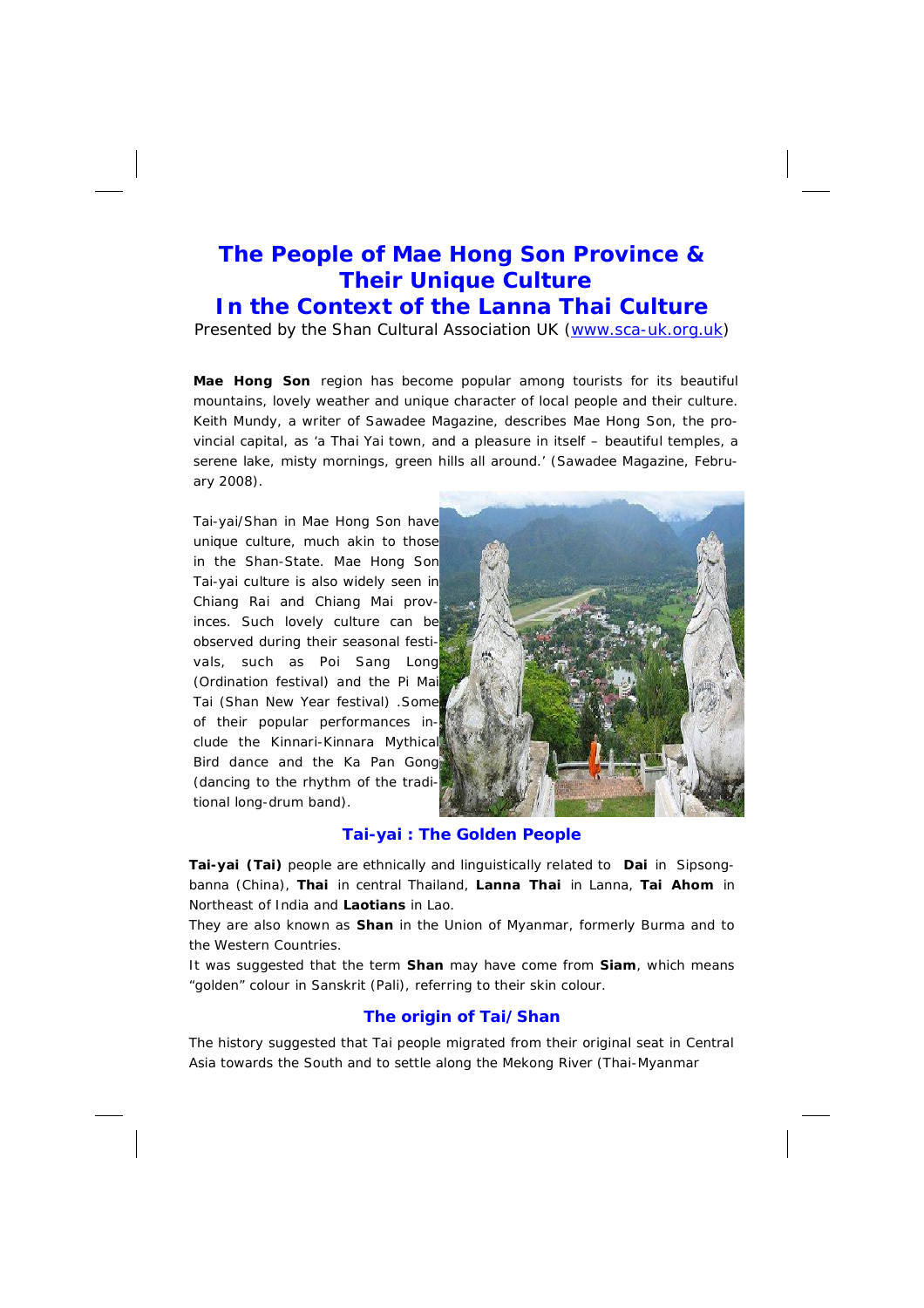border), Menam or Irrawaddy River (Myanmar), Brahmaputra River (Assam) and Ruili River (China-Myanmar border) by A.D. 18.

Today, most of the Tai inhabit the Shan-State in North-East of Myanmar. It is the biggest of the 14 states and divisions of the Union of Myanmar covering 60,000 square miles (approximately the size of England and Wales combined) with the population of 9 millions. There are also Tai inhabitants scattered throughout other parts of Myanmar and neighbouring countries such as Northern Thailand, North-eastern India and Southern China.



#### **Tai/Shan Language**

The Tai/Shan language (Lik-Luang), like the Thai, the Lao, the Zhuang and the Kam Sui languages in China, was suggested to have come from Kadai root (one of the language groups of East and South Asia) 2000 years ago. The scripts used in Lik-Luang are similar to old Lanna scripts but somewhat different from central Thai scripts.

## **Tai/Shan Culture & Identity**

|  | Yellow: | Buddhism (the Religion most of the Shan<br>believe in). |
|--|---------|---------------------------------------------------------|
|  | Green:  | Good agriculture of the Shan lands.                     |
|  | Red:    | Bravery and courage of Shan people.                     |
|  | White:  | Peace and unity of the Shan State.                      |
|  |         |                                                         |

The Tai/ Shan have maintained their distinct & unique identity in terms of language, culture and tradition for centuries throughout different regions.

Their unique archetechtural style is seen in Wats (temples) and is the love of the visitors to the province. It shares many similarities to those of temples in Thailand and Sipsongbanna in China.

Tai/ Shan people celebrate their beautiful culture. Most Tai/ Shan festivals & celebrations are featured by a variety of different traditional dances, of which Kinnari-Kinnara bird dance, Sheep or Yak dance, Sword dance, Martial arts dance and the Ka Pan Gong (dancing to the rhythm of the traditional long-drum band) are popular ones.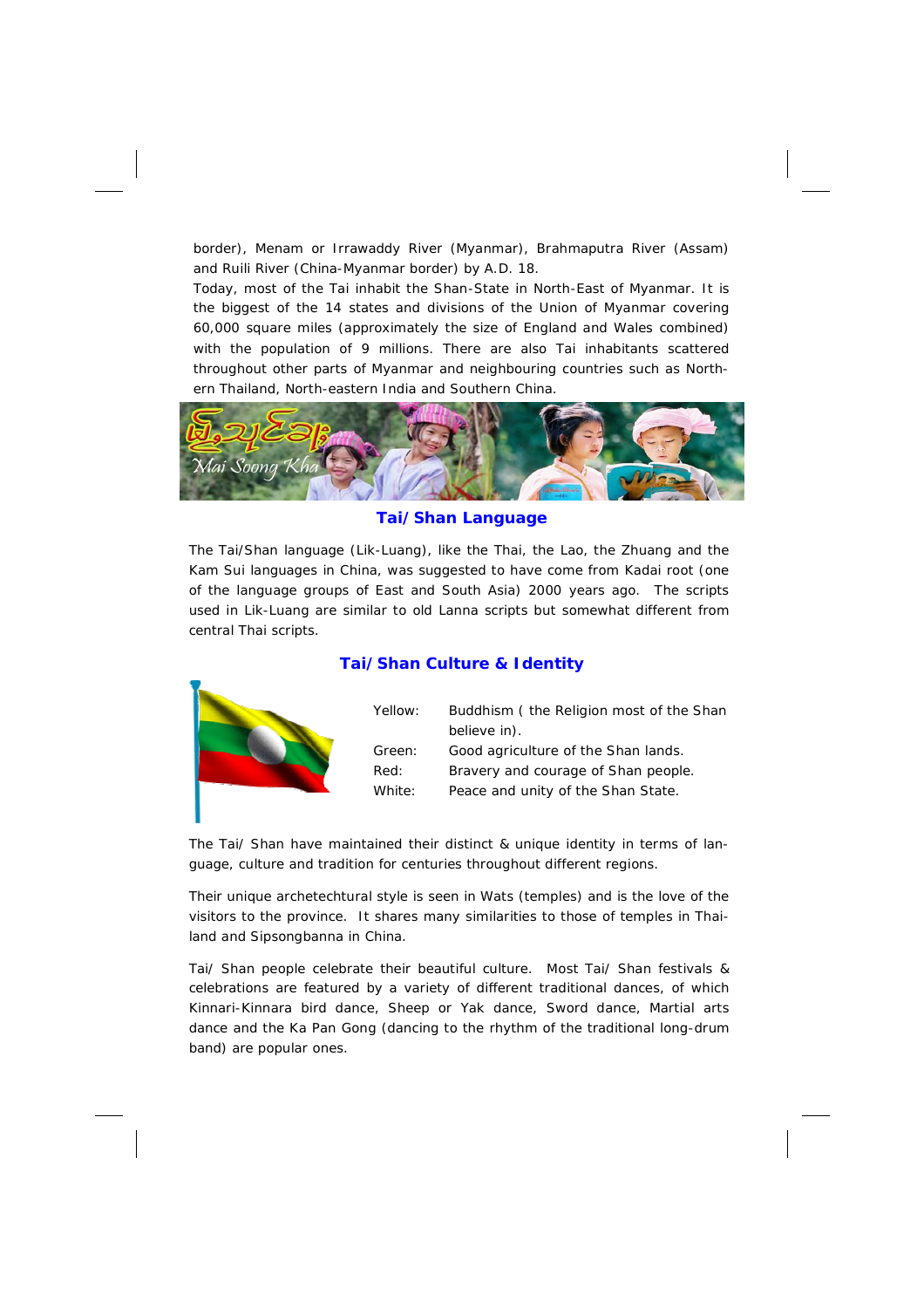## **SCA\_UK**

#### **The Shan Cultural Association in the United Kingdom**



The Shan Cultural Association in the United Kingdom (SCA-UK) is an independent, non-political, cultural association that engages purely in cultural activities. It was found in 2005 in Oxford with a solid support from the Venerable Dr. Khammai Dhammasami, the abbot of the Oxford Buddha Vihara, OBV, (www.oxfordbuddhavihara.org.uk).

One of the principle aims of SCA\_UK is to promote Shan Culture and Heritages within and without the communities of the Shan State

people. Here in the UK, we actively participate in a variety of cultural activities.

Here are our celebrations and participations we've done so far since SCA\_UK was founded:

- Celebration of 2101 Shan New Year (Pi Mai Tai) at University College London (UCL).
- Celebration of 2102 Shan New Year (Pi Mai Tai) at the School of Oriental & African Studies (SOAS) and University College London (UCL) in conjunction with the Centre for Buddhist Studies (SOAS).
- Participation at Kathina (Robe Offering) ceremonies at OBV (Oxford)
- Participation at the celebrations to mark the 60th Ascension to the Throne of His Majesty the King of Thailand, and also His Majesty's 80th Birthday.
- Participation at Songkran (Lunar New Year) festivals at the OBV (Oxford) and Buddhapadipa Temple (Wimbledon).

# *The 2102nd Shan New Year & The very first international conference on Shan Buddhism & culture proved it!*

In December 2007, Shan New Year celebration was staged at both SOAS and UCL. The  $2102<sup>nd</sup>$  Shan New Year was unique in such a way that it held a conference on Shan Buddhism and Culture. This was the first conference on Shan ever taking place in Europe or America. The conference was jointly organised by the Centre for Buddhist Studies, SOAS and SCA-UK. There were more than 100 scholars from Britain, USA, Sweden, Burma, Thailand and India and approximately 20 research papers were presented.

And it was also made unique by the performance from Sai Htee Seng, one of the best known Shan singers in Burma, Dr. Sai Kham Leik a leading Shan composer, also, in Burma and the Mali Thai Pop Band who sang a well known song Mai Dong Rong Hai by the very famous Thai artist Loong Ad Karabao. This song, which reminds everybody of Bob Marley, has been a hit among the Tai Yai people.

The number of events we participate has increased over the year and the cultural events we organise have becoming bigger and better every year with higher and higher expectations by our spectators. This has been a very big achievement for such a young organisation run by volunteers.

**Contact us: SCA-UK** 32, Cecil Rhodes House, Goldington Street, London NW1 1UG.

Tel: +44(0)207 209 2827 Email: info.scauk@googlemail.com Website : www.sca-uk.org.uk